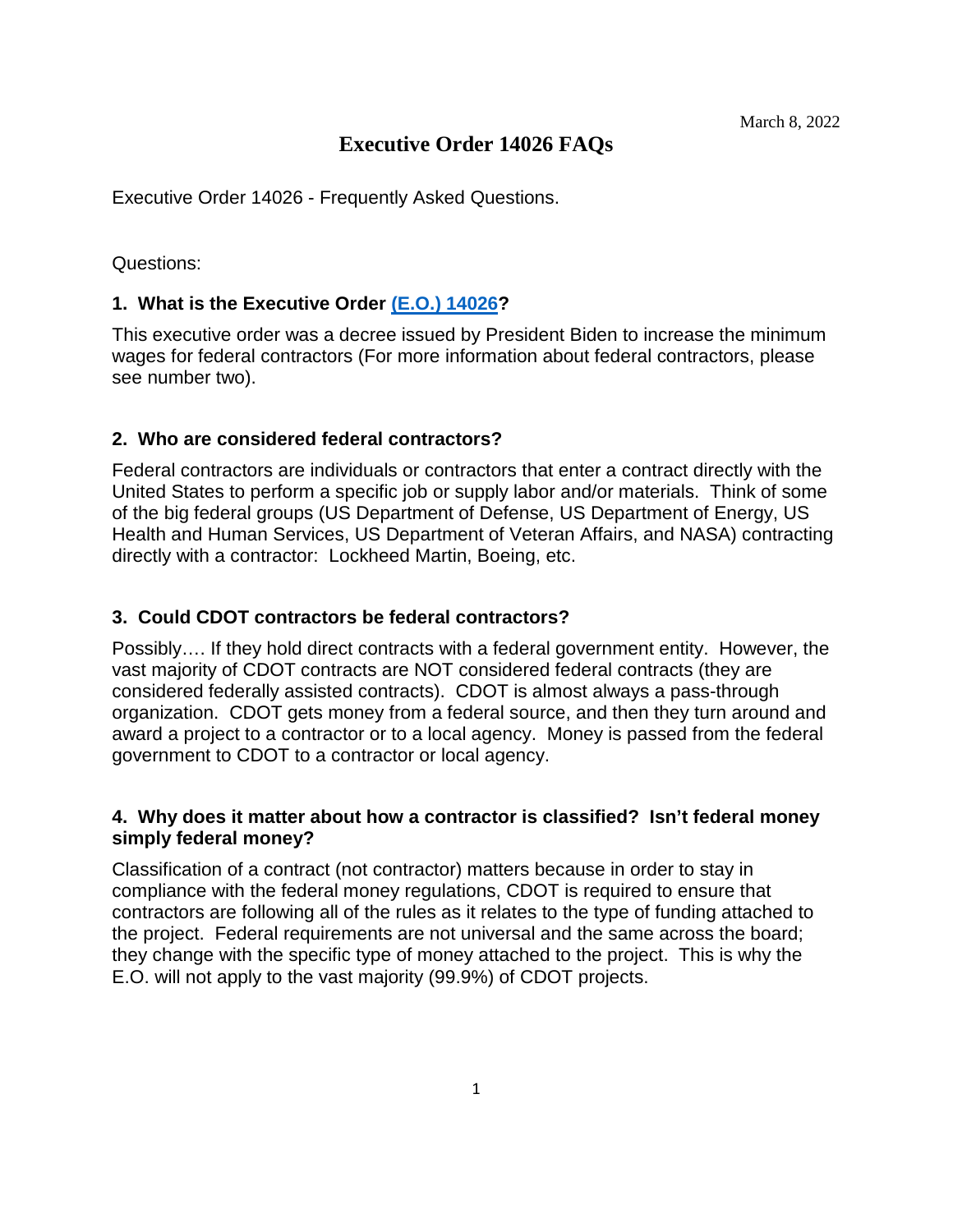# **Executive Order 14026 FAQs**

#### **5. What types of contracts are covered by the Executive Order?**

E.O. 14026 and the Department's final rule are intended to apply to a wide range of contracts with the Federal Government for services or construction. Consistent with coverage under E.O. 13658, coverage under E.O. 14026 and the Department's final rule generally extends to four major categories of contractual agreements:

- Procurement contracts for construction covered by the DBA:
- Service contracts covered by the SCA;
- Concessions contracts, including any concessions contract excluded from the SCA by the Department's regulations at 29 CFR 4.133(b); and
- Contracts in connection with Federal property or lands and related to offering services for Federal employees, their dependents, or the general public.

The E.O. also establishes value threshold requirements for coverage. The E.O. only applies to prime contracts covered by the DBA that exceed \$2,000 and prime contracts covered by the SCA that exceed \$2,500. For procurement contracts where workers' wages are governed by the FLSA, the E.O. specifies that it applies only to contracts that exceed \$10,000. There is no value threshold requirement for subcontracts awarded under such prime contracts.

The E.O. minimum wage generally applies to workers performing on or in connection with the above types of contracts if the wages of such workers are governed by the DBA, the SCA, or the FLSA. **The wages of workers on CDOT contracts are not governed by any of these.** 

### **6. In talking about the types of projects that will be applicable to the E.O. in the question above, it talks about the DBA. What does that mean?**

There are two primary types of Davis-Bacon wage requirements: DBA and DBRA. DBA is used for direct federal contractors, and DBRA is applicable to pass-through agencies like CDOT.

DBA – Broad (umbrella) act that requires "payment of prevailing wages and fringe benefits to laborers and mechanics." It applies to construction contracts whenever the US government is a party to the contract (think US Department of Defense, US Department of Energy, US Health and Human Services, US Department of Veteran Affairs, and NASA).